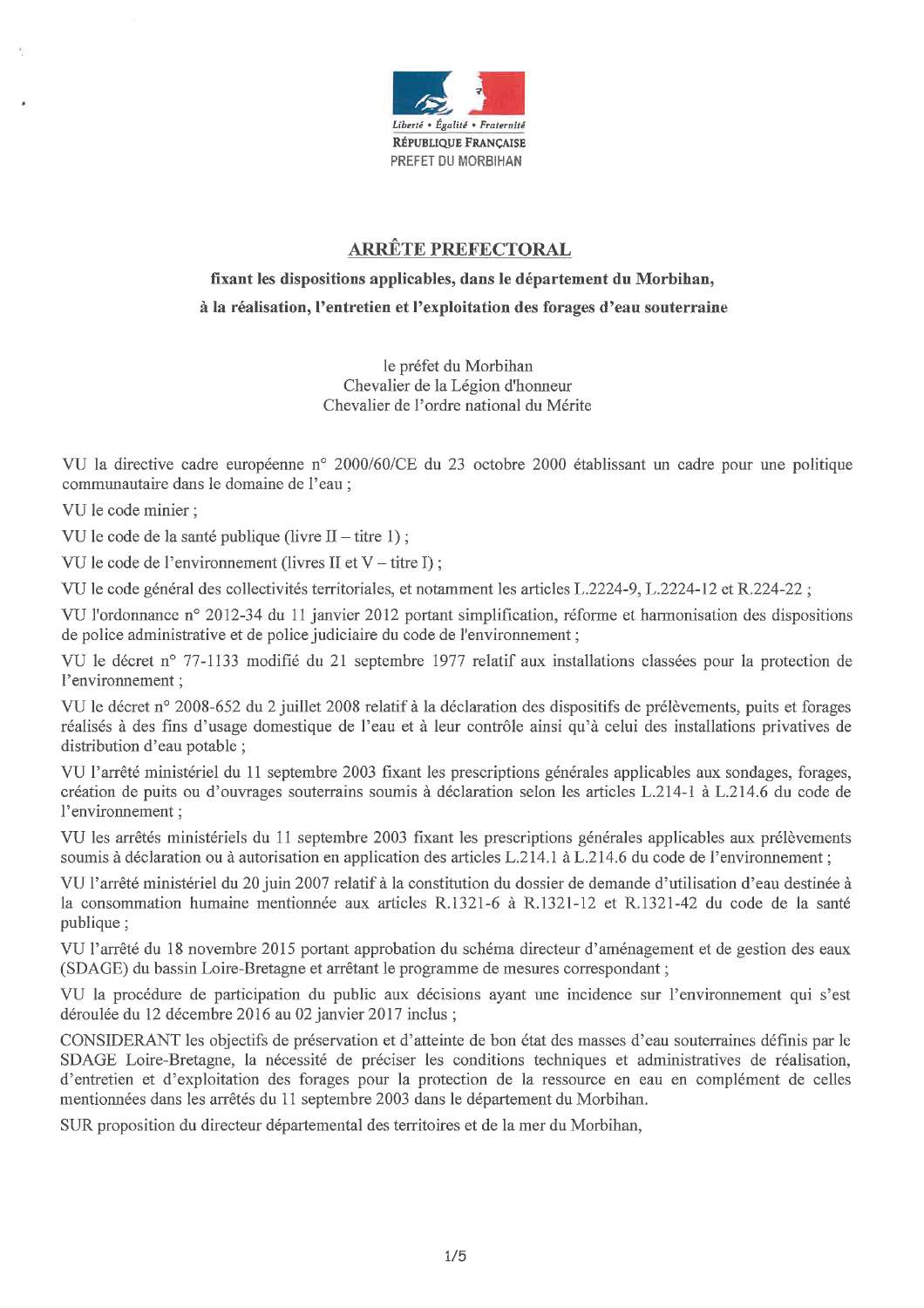# **Arrête**

# Article 1: Domaine d'application

Le présent arrêté s'applique à tout ouvrage destiné à un prélèvement temporaire ou permanent d'eau souterraine quel que soit son type (forage ou puits):

- $\star$ code minier : article L.411-1 – ouvrages d'une profondeur supérieure à 10 mètres,
- $\star$ code de l'environnement :

❖ installations classées pour la protection de l'environnement (ICPE) :

- soumises à autorisation : quel que soit le débit,
- $\bullet$ soumises à déclaration : quel que soit le débit si l'ouvrage sert au fonctionnement de la partie classée de l'installation, selon les seuils du décret n° 93-743 dans le cas contraire.
- $\div$  ouvrages relevant des rubriques 1.1.1.0 et 1.1.2.0 (article R.214-1 du code de l'environnement)
- \* code de la santé publique applicable pour les eaux destinées à la consommation humaine ou réservée à l'usage personnel d'une famille : quel que soit le débit,
- code général des collectivités territoriales pour les eaux réservées à l'usage personnel d'une famille.

# Article 2 : Obligations administratives

2-1 : La personne physique ou morale qui envisage la réalisation d'un forage doit procéder conformément à l'article L.411-1 du code minier, à sa déclaration préalable selon les prescriptions figurant en annexe 1 du présent arrêté.

Cette déclaration est transmise à la direction régionale de l'environnement, de l'aménagement et du logement (DREAL) qui en adresse copie à la direction régionale Bretagne du bureau de recherches géologiques et minières (BRGM).

2-2 : Le projet doit faire l'objet d'un dossier préalable de déclaration au titre du code de l'environnement. Les travaux de forage ne peuvent être entrepris qu'après instruction par les services compétents.

2-3 : A la fin des travaux de forage, dans un délai maximum d'un mois, la personne physique ou morale ayant exécuté l'ouvrage et ayant déclaré le forage au titre du code minier adresse un dossier de récolement de l'ouvrage parallèlement au service en charge de la police de l'eau souterraine et au BRGM. Ce dossier de récolement doit être signé par le foreur pour attester des travaux réalisés.

2-4 : Les modifications ci-après doivent être portées à la connaissance du Préfet avant d'être mises en œuvre

- > toute modification de l'ouvrage ou de ses équipements, notamment de la pompe,
- Solute augmentation des valeurs de prélèvement d'eau déclarées,
- ≻ toute modification d'usage du forage, et, en cas de prélèvement d'eau, d'usage de l'eau,

 $\triangleright$  l'abandon de l'ouvrage.

- En outre, seront portés à la connaissance du Préfet dans un délai d'un mois maximum:
- > tout changement de propriétaire de l'ouvrage,
- ightharpoonup terms d'exploitant en cas d'exploitation concédée du forage.

Le Préfet peut, le cas échéant, demander des compléments de dossiers selon les réglementations concernées.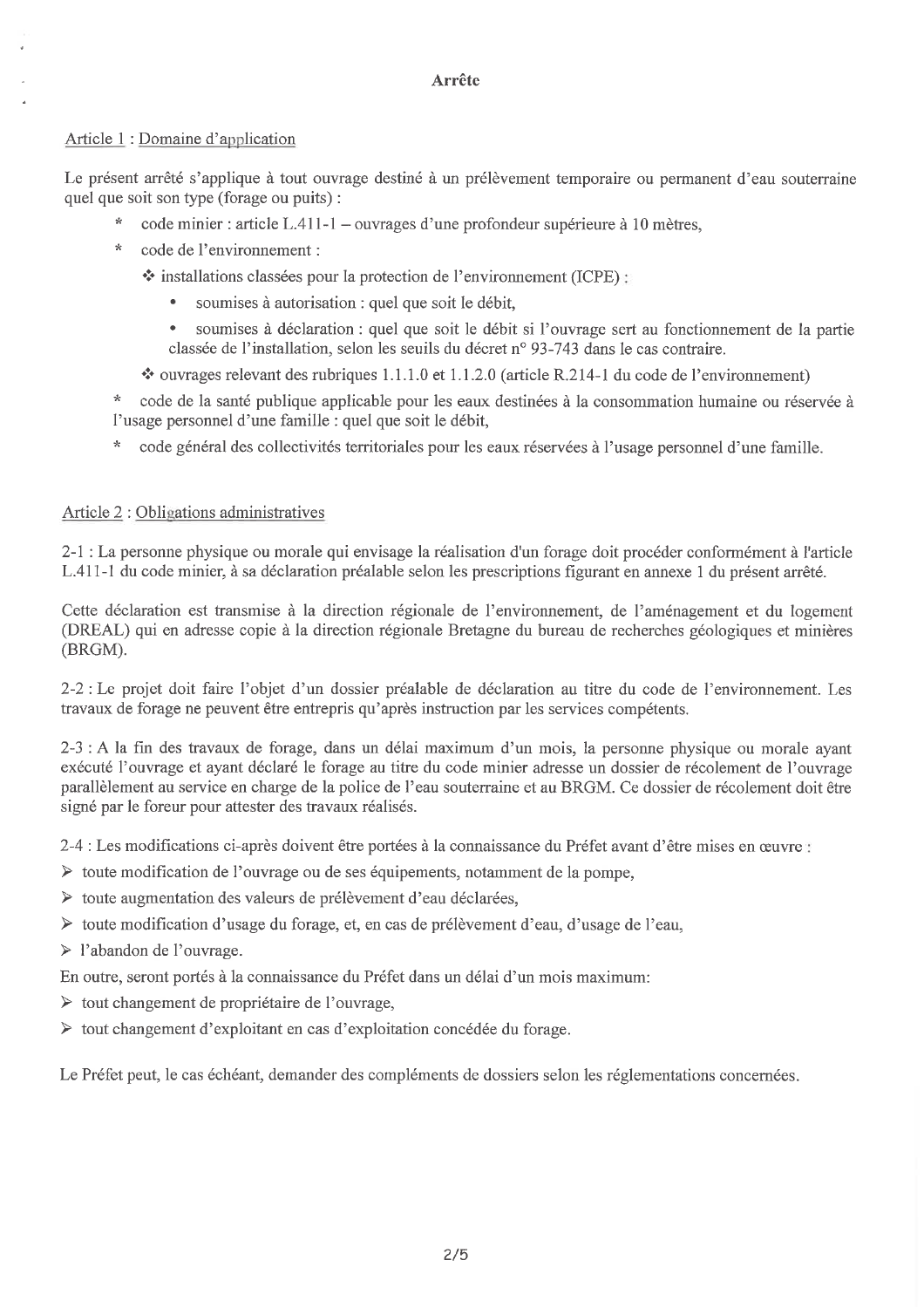2-5 : Les ouvrages relevant du régime de l'autorisation au titre du code de l'environnement livre II- titre I (ex loi sur l'Eau), du code de la santé publique (prélèvement d'eau destinée à la consommation humaine) ou du code de l'environnement-livre V- titre I pour les installations classées pour la protection de l'environnement, font l'objet d'une procédure spécifique et donnent lieu à un arrêté individuel d'autorisation.

2-6 : Les ouvrages relevant du régime de la déclaration au titre de ces mêmes réglementations font l'objet d'un complément de dossier défini dans leurs décrets d'application respectifs.

2-7 : Les forages antérieurs au 11 septembre 2003 doivent mettre en place un dispositif de comptage horaire ou volumétrique permettant de comptabiliser les volumes prélevés, d'une protection de la tête de forage et une déclaration au titre du code minier, du code de l'environnement, du code de la santé publique, et du code général des collectivités territoriales.

2-8 : Les forages réalisés entre le 11 septembre 2003 et la date du présent arrêté ne sont pas visés par les prescriptions techniques de l'article 3.

En cas de non-respect, des mesures et sanctions administratives peuvent être prises conformément à l'ordonnance nº 2012-34 du 11 janvier 2012.

### Article 3 : Prescriptions techniques

Les forages relevant du présent arrêté sont soumis aux prescriptions techniques portées en annexe 2.

### Article 4 : Entretien et exploitation

4-1 : Le maître d'ouvrage de l'installation prend toutes les dispositions nécessaires dans la conception et l'exploitation des installations pour empêcher les retours d'eau vers le réseau public, limiter la consommation d'eau et l'impact sur les forages voisins existants, ainsi que les cours d'eau et les zones humides.

4-2 : L'ouvrage, ses abords et ses équipements sont régulièrement entretenus de manière à garantir la protection de la ressource en eau.

4-3 : Les indications relevées sur le dispositif de comptage totalisateur sont portées sur un registre mensuel tenu à disposition du service chargé de la police de l'eau et conservé pendant trois ans.

#### Article 5 : Information des tiers

Le présent arrêté sera affiché dans les mairies concernées pendant un délai minimum d'un mois. Il fera également l'objet d'une publication au recueil des actes administratifs de la préfecture du Morbihan.

#### Article 6 : Délais et voies de recours

En cas de contestation de cette décision, peut être déposé dans un délai de deux mois à compter de la date de publication de cet arrêté au recueil des actes administratifs de la préfecture du Morbihan :

- > soit un recours gracieux auprès du préfet du Morbihan, ou un recours hiérarchique adressé au ministre en charge de l'environnement. L'absence de réponse du ministre ou du préfet du Morbihan dans un délai de deux mois fait naître une décision implicite de rejet qui peut elle-même être déférée au tribunal administratif de Rennes dans un délai de deux mois.
- Soit un recours contentieux auprès du tribunal administratif de Rennes.

#### Article 7: Sanctions

Toute infraction aux dispositions du présent arrêté est constatée, poursuivie et réprimée conformément à la réglementation en vigueur.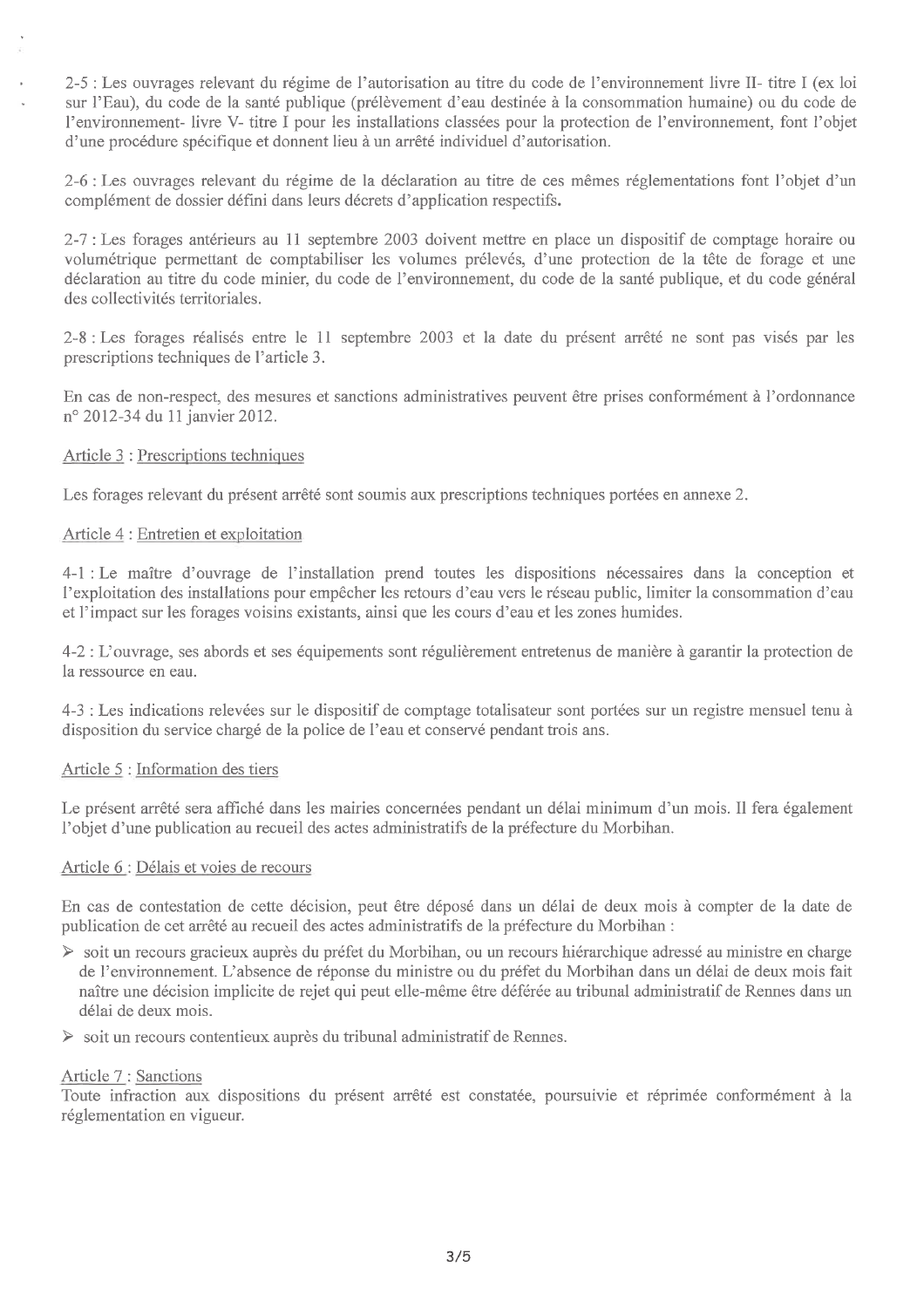# Article 8 : Exécution

Le secrétaire général de la préfecture du Morbihan, les sous-préfets de Lorient, Pontivy, le directeur départemental des territoires et de la mer du Morbihan, le directeur général de l'agence régionale de santé, le directeur départemental de la protection des populations du Morbihan, le directeur régional de l'environnement, de l'aménagement et du logement, les collectivités du département du Morbihan, sont chargés, chacun en ce qui le concerne, de l'exécution du présent arrêté.

Fait à Vannes, le. 15 FEV. 2017

Le Préfét

**Raymond LE DEUN**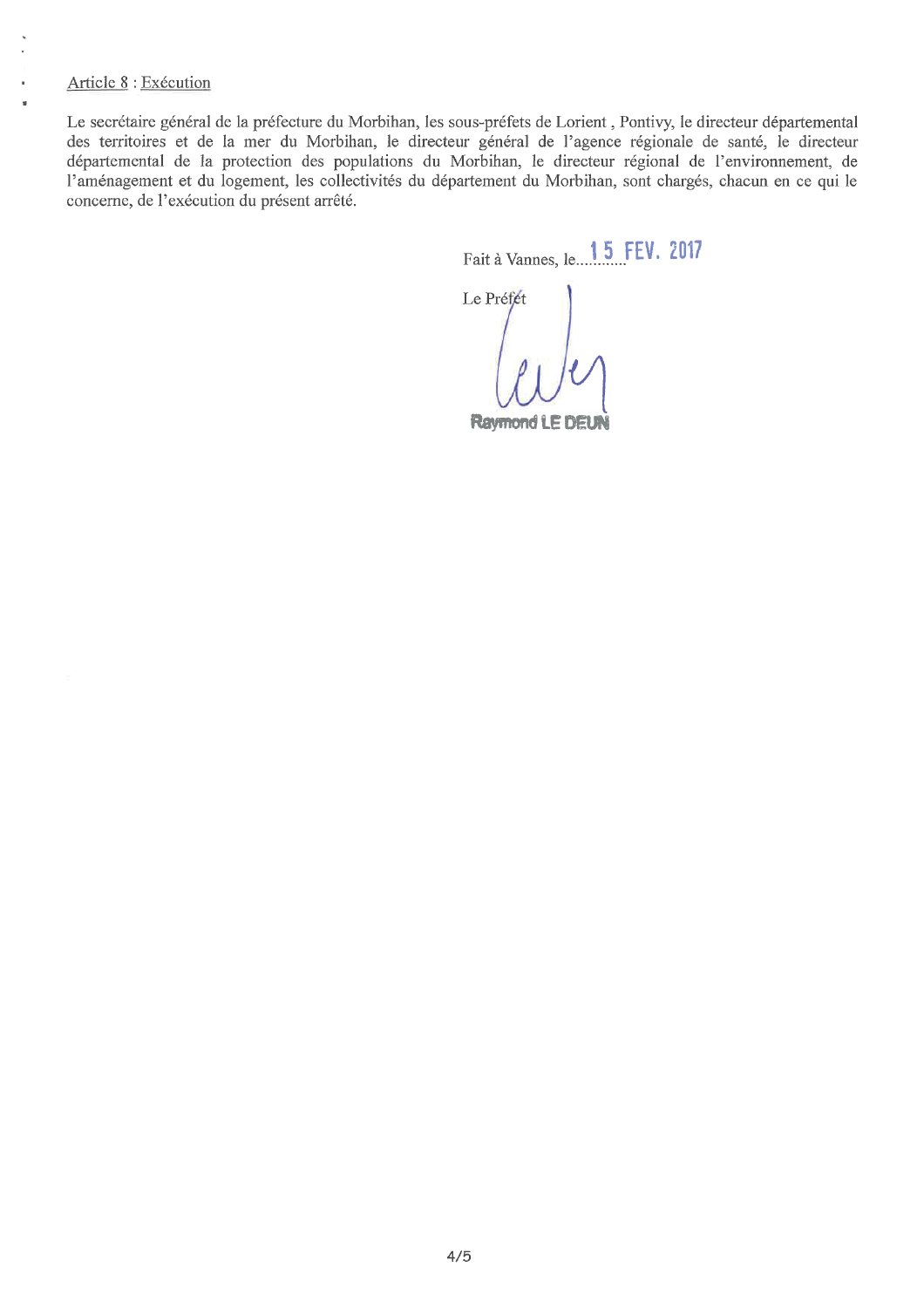# PIECES JOINTES

ANNEXE 1 : Formulaire relatif à la déclaration préalable de travaux souterrains au titre du code minier

 $\mathcal{A}^{\mathcal{A}}$ 

**ANNEXE 2 : Prescriptions spécifiques** 

 $\hat{\mathbf{v}}$ 

à.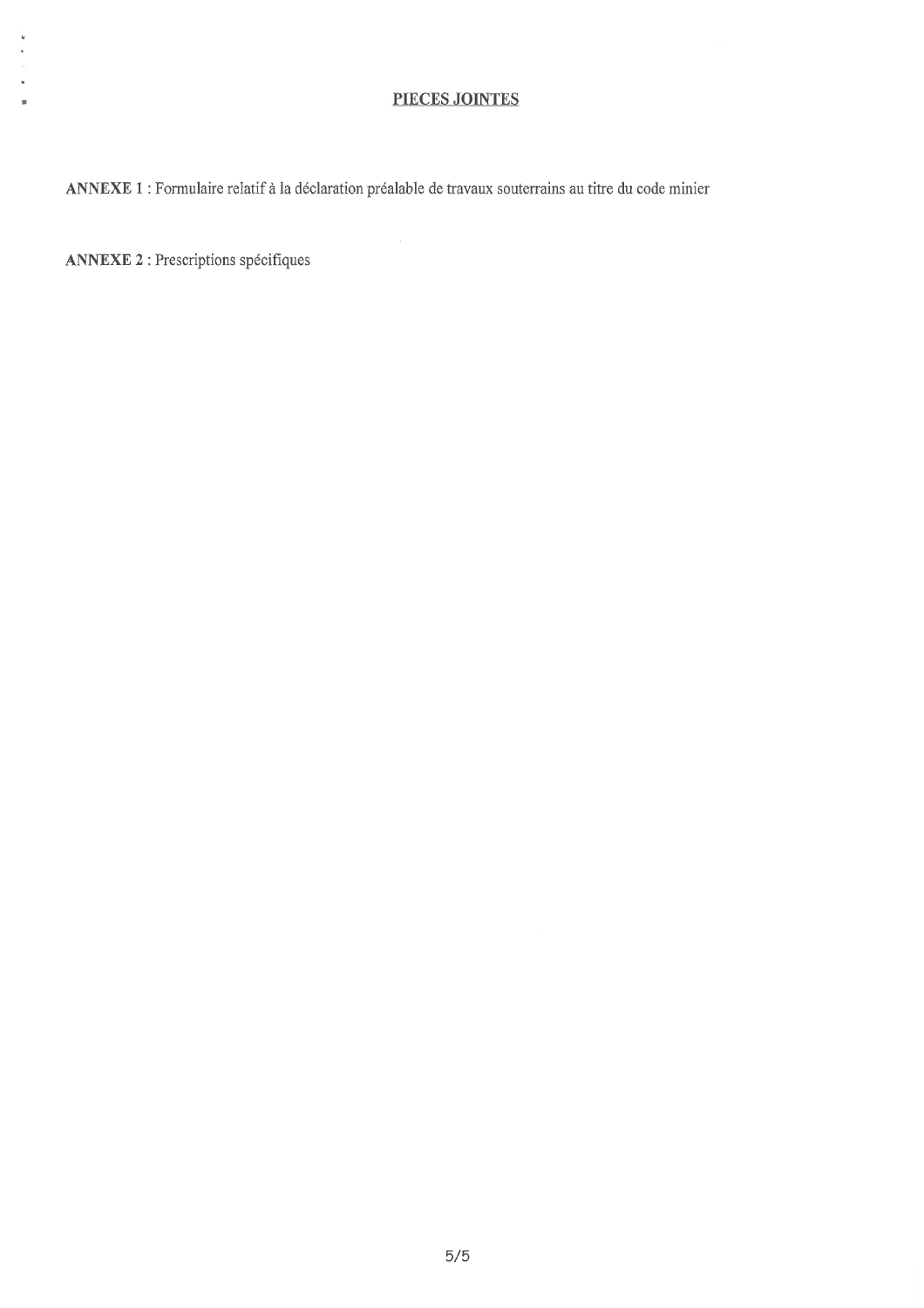RÉSERVÉ À L'ADMINISTRATION :

# DÉCLARATION PRÉALABLE AUX FORAGES EAUX

Cette déclaration ne vaut pas déclaration au titre de la loi sur l'eau ni autorisation d'engager les travaux

# PREFECTURE DE RÉGION BRETAGNE

Déclaration au titre du code minier et information des autres services de l'État et du BRGM concernant les travaux souterrains, la recherche, l'exploitation et l'usage de l'eau souterraine à adresser complétée au moins 1 mois AVANT les travaux à la :

# **DREAL BRETAGNE** Service de Prévention des Pollutions et des Risques 10 rue Maurice Fabre - CS 96515 - 35065 RENNES cedex

#### **DANS TOUS LES CAS**  $\rightarrow$

| Propriétaire de l'ouvrage:                                                                                                                |                                                                                                                                         |
|-------------------------------------------------------------------------------------------------------------------------------------------|-----------------------------------------------------------------------------------------------------------------------------------------|
|                                                                                                                                           |                                                                                                                                         |
|                                                                                                                                           |                                                                                                                                         |
|                                                                                                                                           |                                                                                                                                         |
| L'ouvrage est-il lié à une installation classée pour la protection de l'environnement (ICPE) ? : OUI / NON <sup>(1)</sup>                 |                                                                                                                                         |
| Sous quel régime ? Déclaration / Enregistrement / Autorisation (1) Activité de l'ICPE :                                                   |                                                                                                                                         |
| <b>Entrepreneur:</b>                                                                                                                      |                                                                                                                                         |
|                                                                                                                                           |                                                                                                                                         |
|                                                                                                                                           |                                                                                                                                         |
| <i><b>Localisation et nature des travaux :</b></i>                                                                                        |                                                                                                                                         |
|                                                                                                                                           |                                                                                                                                         |
|                                                                                                                                           |                                                                                                                                         |
|                                                                                                                                           | (Joindre impérativement un extrait de carte à 1/25 000 avec localisation du projet et un extrait du plan cadastral avec la localisation |
| des ouvrages projetés : cf. site Internet WWW.cadastre.gouv.fr)                                                                           |                                                                                                                                         |
|                                                                                                                                           |                                                                                                                                         |
| Cet ouvrage en remplace-t-il un autre ? $OUI/NON^{(1)}$ Forage $\Box$ Puits $\Box$                                                        |                                                                                                                                         |
|                                                                                                                                           |                                                                                                                                         |
| l'eau (article 10 de l'arrêté ministériel du 11 septembre 2003).<br>> EN CAS DE PRÉLÈVEMENT D'EAU SOUTERRAINE PRÉVU<br>Débits escomptés : | (3) Pour les dossiers « loi sur l'eau », une copie du dossier de récolement doit être également transmis au service de la police de     |
|                                                                                                                                           |                                                                                                                                         |
| <i>Usage des débits prélevés</i> <sup>(4)</sup> :                                                                                         |                                                                                                                                         |
| Besoins familiaux avec usage alimentaire<br>$\Box$                                                                                        | Eau potable (collectivités)<br>$\Box$                                                                                                   |
| Besoins familiaux sans usage alimentaire<br>$\Box$                                                                                        | Irrigation<br>▫                                                                                                                         |
| Industrie - artisanat avec usage alimentaire $\Box$                                                                                       | Usage agricole autre qu'irrigation $\square$                                                                                            |
| Industrie - artisanat sans usage alimentaire $\Box$                                                                                       |                                                                                                                                         |
| Autre sans usage alimentaire                                                                                                              |                                                                                                                                         |
| Géothermie avec prélèvement d'eau $\Box$ $\rightarrow$                                                                                    |                                                                                                                                         |
|                                                                                                                                           | (4) En fonction des usages et des débits de prélèvement prévus, des compléments d'information pourront vous être demandés par           |
| les administrations concernées.                                                                                                           |                                                                                                                                         |
|                                                                                                                                           |                                                                                                                                         |
|                                                                                                                                           | Je soussigné avoir pris connaissance de la synthèse réglementaire figurant au verso du présent document et de l'existence de la norme   |
| AFNOR NFX10-999 (avril 2007)<br>$L'$ entrepreneur:                                                                                        |                                                                                                                                         |
|                                                                                                                                           |                                                                                                                                         |
|                                                                                                                                           |                                                                                                                                         |
|                                                                                                                                           | Je sous-signé avoir pris connaissance de la synthèse réglementaire figurant au verso du présent document et de l'existence de la norme  |
| AFNOR NFX10-999 (avril 2007)<br>Le propriétaire de l'ouvrage :                                                                            |                                                                                                                                         |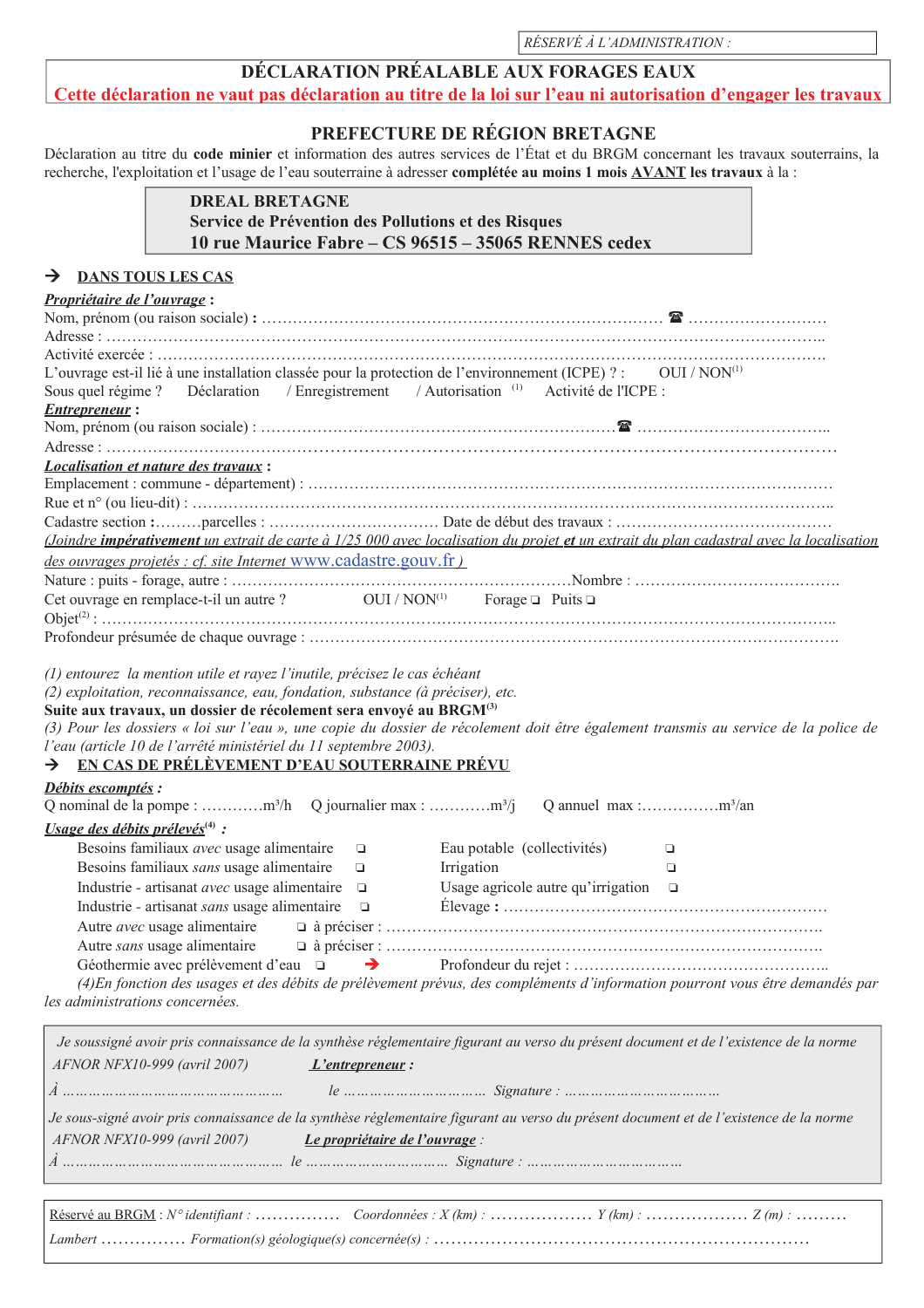### **BASES RÉGLEMENTAIRES**

Cette déclaration, préalable à la réalisation des travaux répond aux exigences du code minier. Elle ne se substitue pas aux déclarations ou demandes d'autorisation à formuler au titre de la loi sur l'eau ni à la déclaration d'ouvrage à usage domestique (voir point IV). Elle permet néanmoins l'information des services de l'État et du BRGM.

### **I - TRAVAUX SOUTERRAINS**

Toute personne exécutant un sondage, un ouvrage souterrain, un travail de fouille, quel qu'en soit l'objet, dont la profondeur dépasse dix mètres au-dessous de la surface du sol, doit déposer une déclaration préalable auprès de l'autorité administrative compétente. Code minier - Article L.411-1.

Administration concernée : DREAL (Direction Régionale de l'Environnement, de l'Aménagement et du Logement)

Ce service transmettra cette déclaration au BRGM (Bureau de Recherches Géologiques et Minières) chargé de collecter et de gérer les informations sur la nature du sous-sol dans toutes ses composantes, afin d'en améliorer la connaissance. (Site internet base de données du sous-sol : infoterre.brgm.fr)

II - OUVRAGES ET PRÉLÈVEMENTS D'EAU SOUTERRAINE ENTRANT DANS LE CHAMP DE L'ARTICLE L.214-1 DU CODE DE L'ENVIRONNEMENT à l'exclusion de ceux destinés à un usage domestique ou liés à une installation classée (un usage est domestique si le prélèvement annuel ne dépasse pas  $1000 \text{ m}^3$ an ou lorsqu'il est réalisé dans le cadre d'un usage strictement familial)

**Ouvrage :** Quelle que soit la profondeur de l'ouvrage, la réalisation d'un ouvrage, y compris des essais de pompage, non destiné à un usage domestique, en vue de la recherche, la surveillance ou le prélèvement d'eaux souterraines, est soumis à déclaration au titre du code de l'environnement et relève de la rubrique 1.1.1.0 de la nomenclature visée à l'article R.214-1 dudit code.

Cas particulier de la géothermie avec prélèvement d'eau : Les forages réalisés dans le cadre de projets de géothermie avec prélèvement d'eau devront faire l'objet d'une déclaration au titre du code de l'environnement et, dans un souci de préservation de la ressource en eau, l'eau prélevée devra être rejetée dans l'aquifère d'origine.

### **Prélèvements:**

Les prélèvements permanents ou temporaires issus d'un ouvrage permettant de prélever les eaux souterraines par tout procédé relèvent de la rubrique 1.1.2.0 de la nomenclature visée à l'article R.214-1 du code de l'environnement. Les prélèvements sont soumis à déclaration lorsque le volume total annuel prélevé est supérieur à 10 000 m<sup>3</sup>/an mais inférieur à 200 000 m<sup>3</sup>/an ; au-delà ils sont soumis à autorisation.

### Administration concernée : DDTM – Direction Départementale des Territoires et de la Mer

### III - OUVRAGES ET PRELEVEMENTS D'EAU LIES A UNE INSTALLATION CLASSEE (ICPE)

Si l'ouvrage est lié à une installation classée quel que soit le volume prélevé, l'ouvrage et le prélèvement sont réglementés dans le cadre de l'installation classée. Dans le cas d'une installation classée soumise à autorisation par arrêté préfectoral, les prescriptions relatives à sa réalisation et à l'exploitation de la ressource en eau sont fixées par cet arrêté.

Administrations concernées : DREAL – Direction Régionale de l'Environnement, de l'Aménagement et du Logement DDPP - Direction Départementale de la Protection des Populations ou DDCSPP - Direction Départementale de la Cohésion Sociale et de la Protection des Populations

#### IV - OUVRAGES DE PRELEVEMENTS D'EAU DESTINES A UN USAGE DOMESTIQUE

La réalisation d'un ouvrage de prélèvement d'eau destiné à un usage domestique est soumise à déclaration au titre de l'article L.2224-9 du code général des collectivités territoriales. Un usage est domestique s'il ne conduit pas à dépasser 1000 m<sup>3</sup>/an pour un usage strictement familial. Dans le cas de géothermie avec prélèvement d'eau à usage domestique, les prescriptions applicables sont celles du II ci-dessus.

Déclaration d'ouvrage sur imprimé CERFA n° 13837\*01 disponible sur le site internet http://www.forages-domestiques.gouv.fr/

#### Collectivité locale concernée : Mairie du lieu d'implantation de l'ouvrage

### RAPPEL POUR UN USAGE DE L'EAU POUR LA CONSOMMATION HUMAINE OU ENTRANT DANS LES PROCESS **ALIMENTAIRES**

Les forages d'eau destinée à l'usage domestique, y compris l'alimentation humaine, d'une seule famille sont soumis :

- à déclaration auprès du maire (formulaire de déclaration disponible en ligne sur le site internet du ministère chargé de l'environnement http://www.developpement-durable.gouv.fr/Le-formulaire-de-declaration,22210.html). Cette déclaration vaut déclaration au titre de l'article L.1321-7-II-3° du code de la santé publique et au titre de l'article L.2224-9 du code général des collectivités territoriales. Le dossier de déclaration doit notamment comprendre une analyse de l'eau du type P1, sans le chlore libre, effectuée par un laboratoire agréé par le ministère chargé de la santé conformément à l'arrêté du 17 décembre 2008.

- à déclaration au titre de l'article L.411-1 du code minier si l'ouvrage dépasse les 10 m de profondeur,

- à déclaration ou autorisation au titre du code de l'environnement si le prélèvement est supérieur à 1 000 m<sup>3</sup>/an.

De plus, des réglementations spécifiques peuvent imposer des prescriptions particulières en ce qui concerne la possibilité de réaliser des puits ou des forages (servitudes applicables dans les périmètres de protection des captages, zones de répartition des eaux, SAGE). Les forages d'eau destinée à être livrée au public, notamment les eaux distribuées par un réseau collectif et les eaux entrant dans les processus de fabrication, de traitement ou de conservation de produits ou substances destinés à être consommés par l'homme, une demande d'autorisation doit être déposée auprès du préfet de département au titre de l'article L.1321-7 du code de la santé publique. Administration concernée : ARS - Agence Régionale de Santé ; Mairie

#### Textes réglementaires et norme

#### Code de l'Environnement (Loi sur L'Eau)

- Articles L.214-1 à L.214-3 et R.214-1 à R.214-56 du code de l'environnement relatifs à la nomenclature et aux procédures code de l'environnement (ICPE) Livre V du code de l'environnement parties législative et réglementaire - Articles R.512-1 à R.512-67 du code de l'environnement relatifs à la nomenclature et aux procédures « ICPE »

Code général des collectivités territoriales : Articles L.2224-9 - R.2224-22 à R.2224-22-3

Code de la santé publique : articles L.1321-1, L.1321-7, R.1321-1 et suivants.

Norme: norme AFNOR NFX10-999 (avril 2007)

<sup>-</sup> Loi nº 92-3 du 3 janvier 1992 « Loi sur l'eau », modifiée par la loi nº 2006-1772 du 30 décembre 2006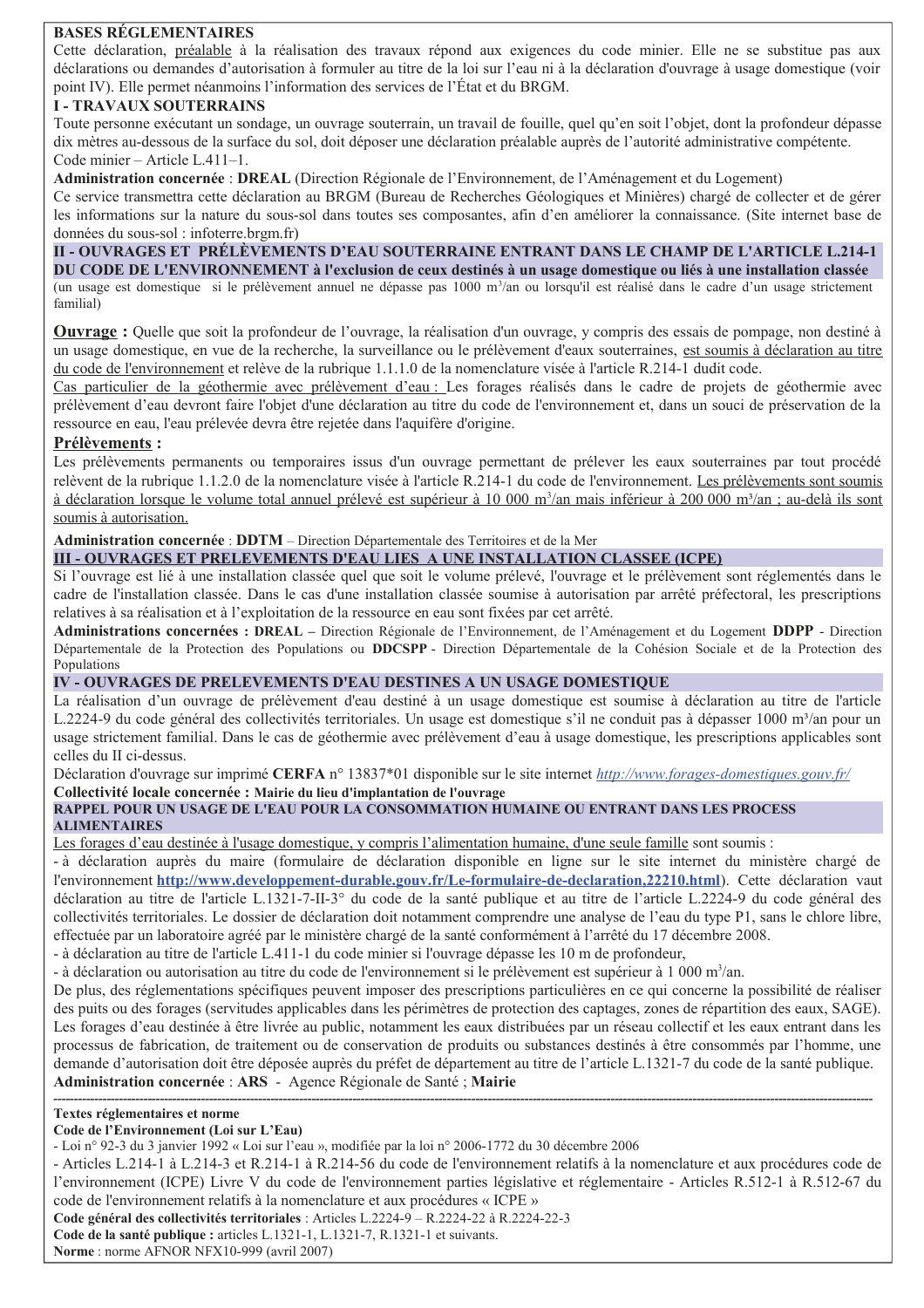# **ANNEXE 2**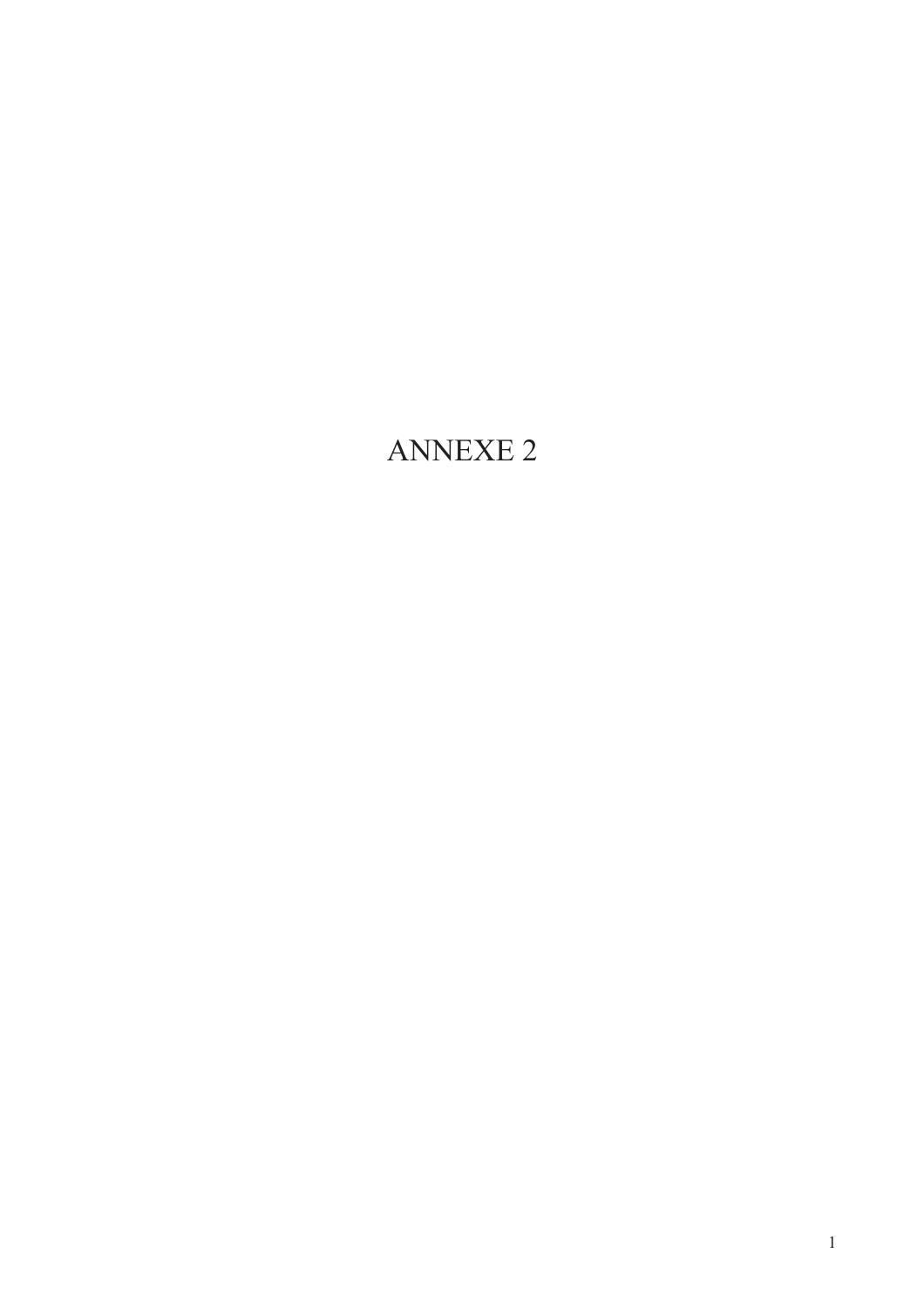# PRESCRIPTIONS SPÉCIFIQUES ANNEXÉES A L'ARRÊTÉ PRÉFECTORAL DU 15/02/2017

Les présentes prescriptions s'appliquent à tout ouvrage destiné à un prélèvement temporaire ou permanent d'eau souterraine quel que soit son type (forage ou puits) soumis à l'une au moins des réglementations suivantes :

- \* code minier : article L.411-1 ouvrages d'une profondeur supérieure à 10 mètres,
- \* code de l'environnement :

 $\div$  installations classées pour la protection de l'environnement (décret n° 77-1133) :

- soumises à autorisation : quel que soit le débit,
- soumises à déclaration : quel que soit le débit si l'ouvrage sert au fonctionnement de la partie classée de l'installation, selon les seuils du décret n° 93-743 dans le cas contraire.

• en dehors des installations classées pour la protection de l'environnement (article R.214-1 du code de l'environnement) : ouvrages relevant des rubriques 1.1.1.0 et 1.1.2.0.

- \* code de la santé publique applicable pour les eaux destinées à la consommation humaine.
- NB: Les forages d'eau destinée à l'usage domestique, y compris l'alimentation humaine, d'une seule famille sont soumis à déclaration auprès du maire. Cette déclaration vaut déclaration au titre de l'article L.1321-7-II-3° du code de la santé publique et au titre de l'article L.2224-9 du code général des collectivités territoriales

Les prescriptions fixées ci-dessous s'appliquent aux forages et aux puits.

# 1 Le choix de l'emplacement

L'implantation de forage ou de puits est interdite dans les périmètres de protection de captages d'eau destinés à la consommation humaine selon l'arrêté de DUP correspondant, et sur les sites et sols pollués à l'exception des piézomètres destinés exclusivement au suivi de la qualité des eaux souterraines.

L'ouvrage ne doit pas être à moins de 35 m d'une source de pollution potentielle, notamment :

- fumière, fosse à purin ou à lisier,
- aires de stockage d'ensilage,
- ouvrages d'assainissement collectif et non collectif.
- canalisation d'eaux usées ou transportant des matières susceptibles d'altérer la qualité des eaux souterraines
- stockage et aire de manipulation d'hydrocarbures, de produits chimiques, de produits phytosanitaires ou autres produits spéciaux (traitement du bois, solvants ...),
- bâtiments d'exploitation agricole ou industriel et leurs annexes.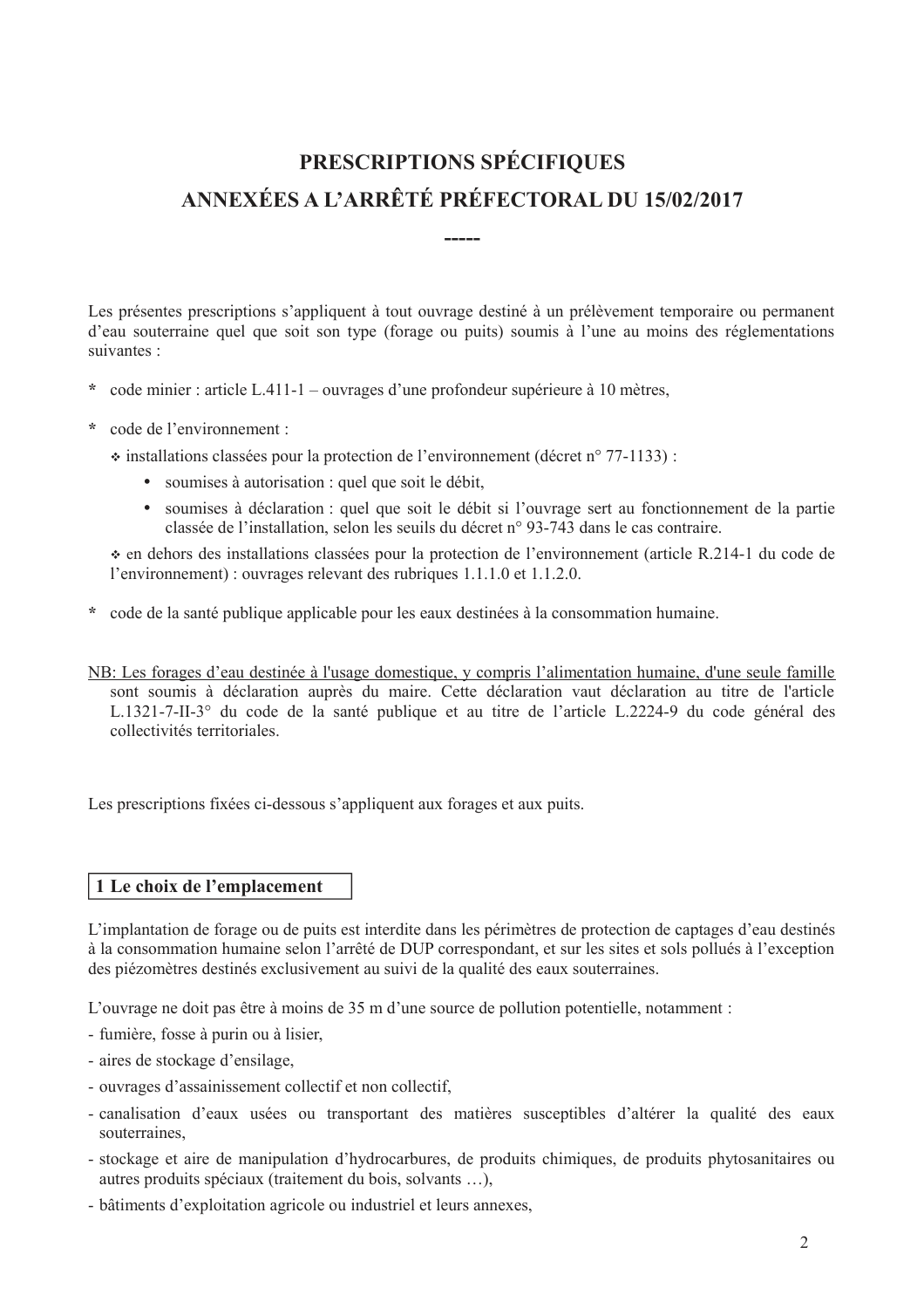- pacage des animaux autre que celui correspondant à un pâturage normal,
- épandage de déjections animales et de boues de stations d'épuration (excepté en cas d'eau utilisée pour la consommation humaine ou à l'arrosage des cultures maraîchères où la distance sera portée à 50 m minimum).
- parcelles concernées par des épandages de boues issues des stations de traitement des eaux usées urbaines ou industrielles et des épandages issues d'installations classées pour la protection de l'environnement (cette distance est portée à 100 m si la pente est supérieure à 7 %).

En complément de l'arrêté du 11 septembre 2003, si le forage est situé à moins de 50 m des sources potentielles de pollution précitées, il doit être implanté à son amont topographique.

Dans le cas d'une décharge publique ou privée et d'installations de stockage de déchets ménagers ou industriels. la distance d'isolement est de 200 m minimum.

Il convient de choisir un emplacement qui ne soit pas en forme de cuvette où les eaux de ruissellement convergent et s'accumulent. On choisit de préférence un terrain en pente légère de façon à pouvoir maîtriser l'évacuation des ruissellements. Après mise en service du forage, la zone de 35 m doit rester exempte de toute source de pollution potentielle.

L'emplacement retenu prend en compte l'existence des puits ou forages voisins afin de ne pas provoquer de préjudice à leurs propriétaires, et prend également en compte la présence de zones humides qui ne doivent pas être asséchées.

# 2 Prescriptions pendant les travaux de forage

L'organisation du chantier prend en compte les risques de pollution, notamment par déversement accidentel dans le forage en cours de réalisation ou au moment de son achèvement : accès et stationnement des véhicules, emplacement des réserves de fuel, huiles, graisses ...

Le devenir de l'eau extraite par l'émulsion à l'air comprimé et des déblais de forage doit être prévu.

Toute mesure de protection doit être prise pour garantir le respect des objectifs de qualité assignés au milieu récepteur. En particulier à proximité de cours d'eau ou de plan d'eau, une décantation de l'eau extraite est nécessaire.

En complément de l'arrêté du 11 septembre 2003 : pour les forages réalisés à proximité du littoral, afin d'éviter toute remontée d'eau salée dans l'eau douce, la conductivité de l'eau est suivie pendant la foration. Cette dernière doit être arrêtée si la conductivité atteint 800 µS/cm (zone de transition entre eau douce et eau salée)

Les forages de reconnaissance non réutilisés doivent être rebouchés selon les prescriptions du paragraphe 8-2 ci-après. Ceux qui seraient conservés comme piézomètres doivent faire l'objet d'une protection adaptée (notamment cimentation de l'espace annulaire et capot de protection de tête avec cadenas).

En cours de foration, tous les éléments nécessaires à l'élaboration du dossier de récolement fixé au paragraphe 4 sont relevés.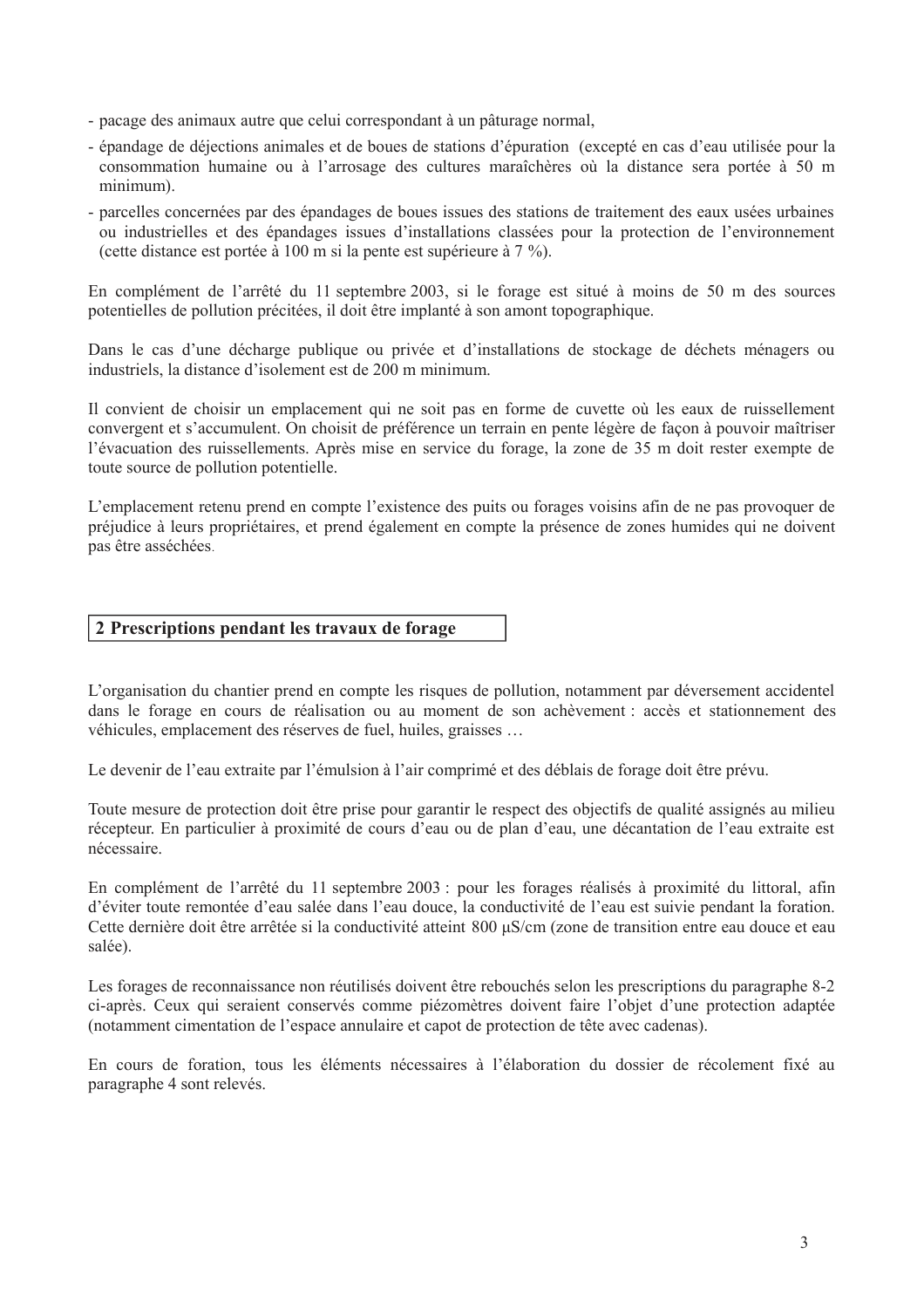# 3 Réalisation et équipement du forage

# 3.1 Tubages

En complément de l'arrêté du 11 septembre 2003 :

- pour les ouvrages destinés aux prélèvements d'eau. les tubages sont en PVC (ou inox), de diamètre extérieur 125 mm minimum et d'au moins 5 mm d'épaisseur. Le tubage doit être suffisamment résistant pour ne pas subir de déformations du fait des contraintes normales liées à sa mise en place et à la cimentation de l'espace annulaire.

La partie crépinée du forage doit être usinée. Les crépinages artisanaux effectués sur place à l'aide d'une scie ou d'une meuleuse sont interdits.

Dans tous les cas, les diamètres et épaisseurs sont à adapter en fonction du matériel utilisé.

# 3.2 Gravillonnage

La mise en place de graviers (« massif filtrant ») entre le tubage et le trou de foration nécessite l'utilisation de matériels et de techniques spécialisées (injection par le bas, circulation d'eau ....); son introduction uniquement gravitaire dans l'espace annulaire « par le haut », est à proscrire.

Dans les formations de socle, l'absence de gravillonnage est souvent préférable à un gravillonnage de médiocre qualité. Les graviers utilisés doivent être arrondis et siliceux (matériaux alluvionnaires). Les graviers issus de roches concassées sont à proscrire : parfois non inertes chimiquement, ils peuvent introduire des pollutions dans le forage et dans la nappe (eaux acides, libération de métaux lourds) ; par ailleurs, ils sont souvent à l'origine de colmatages.

# 3.3 Cimentation de l'espace annulaire

L'opération de cimentation est obligatoire.

Elle conditionne:

- la préservation de la qualité des eaux de la nappe.
- la stabilité du forage en l'ancrant au terrain,
- la durée de vie du forage.

Elle empêche :

- les éboulements des terrains de tête non consolidés, sus ceptibles de colmater les crépines,
- les risques d'infiltration directe de ruissellement de surface vers la nappe.

#### $3.3.1$ Définition de la partie à cimenter

Une cimentation est réalisée entre le tube et les terrains forés pour colmater les fissures du sol et est homogène sur toute la hauteur.

Les arrivées d'eau indésirables (mauvaise qualité) sont identifiées à la foration et supprimées par la cimentation annulaire.

La hauteur à cimenter est définie par les conditions rencontrées pendant la foration : nature et état des terrains traversés, qualité des différentes arrivées d'eau.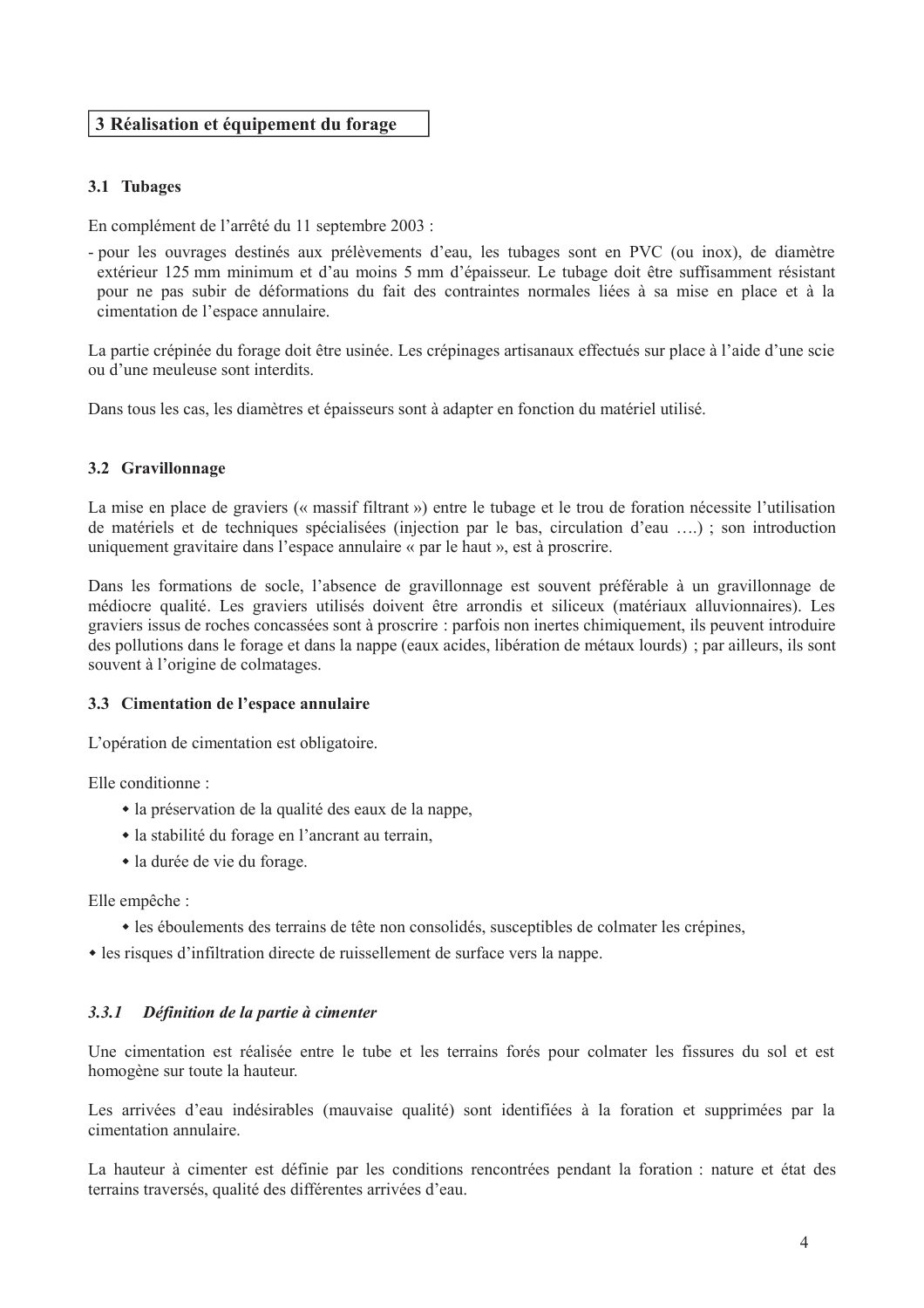En complément de l'arrêté du 11 septembre 2003 :

- $\triangleright$  la cimentation se fait sur toute la partie supérieure du forage, sur une hauteur de 10 m minimum. Le prétubage est de préférence retiré avant ou pendant la cimentation (cf. schéma n°1). Si le prétubage est conservé (impossibilité technique du foreur de le retirer - cf. schéma n°2), la cimentation doit être réalisée sur une hauteur d'au moins 10 m : (i) entre le tubage et le prétubage, (ii) ainsi qu'à l'extrados du prétubage, entre ce dernier et le terrain, sur une couronne de 5 cm d'épaisseur. A défaut de cimentation à l'extrados du prétubage (éboulement du terrain naturel sur le prétubage), la hauteur de cimentation entre le tubage et le prétubage est augmentée : la cimentation commence 10 m sous la base du prétubage et remonte jusqu'au niveau du terrain naturel (cf. schéma n°3);
- I'espace annulaire à cimenter a une épaisseur qui doit permettre une mise en œuvre correcte de la cimentation et qui ne doit pas être inférieur à 5 cm. Le tubage doit être prévu pour que sa partie crépinée ne commence que sous la cote de cimentation.



#### **Illustrations de cimentations conformes**

#### $3.3.2$ Le laitier

En complément de l'arrêté du 11 septembre 2003 :

- $\triangleright$  le laitier n'est composé que d'eau et de ciment ordinaire soigneusement mélangés, à raison de 100 kg de ciment pour 70 l d'eau.
- $\triangleright$  l'utilisation du ciment à « prise rapide » est interdite.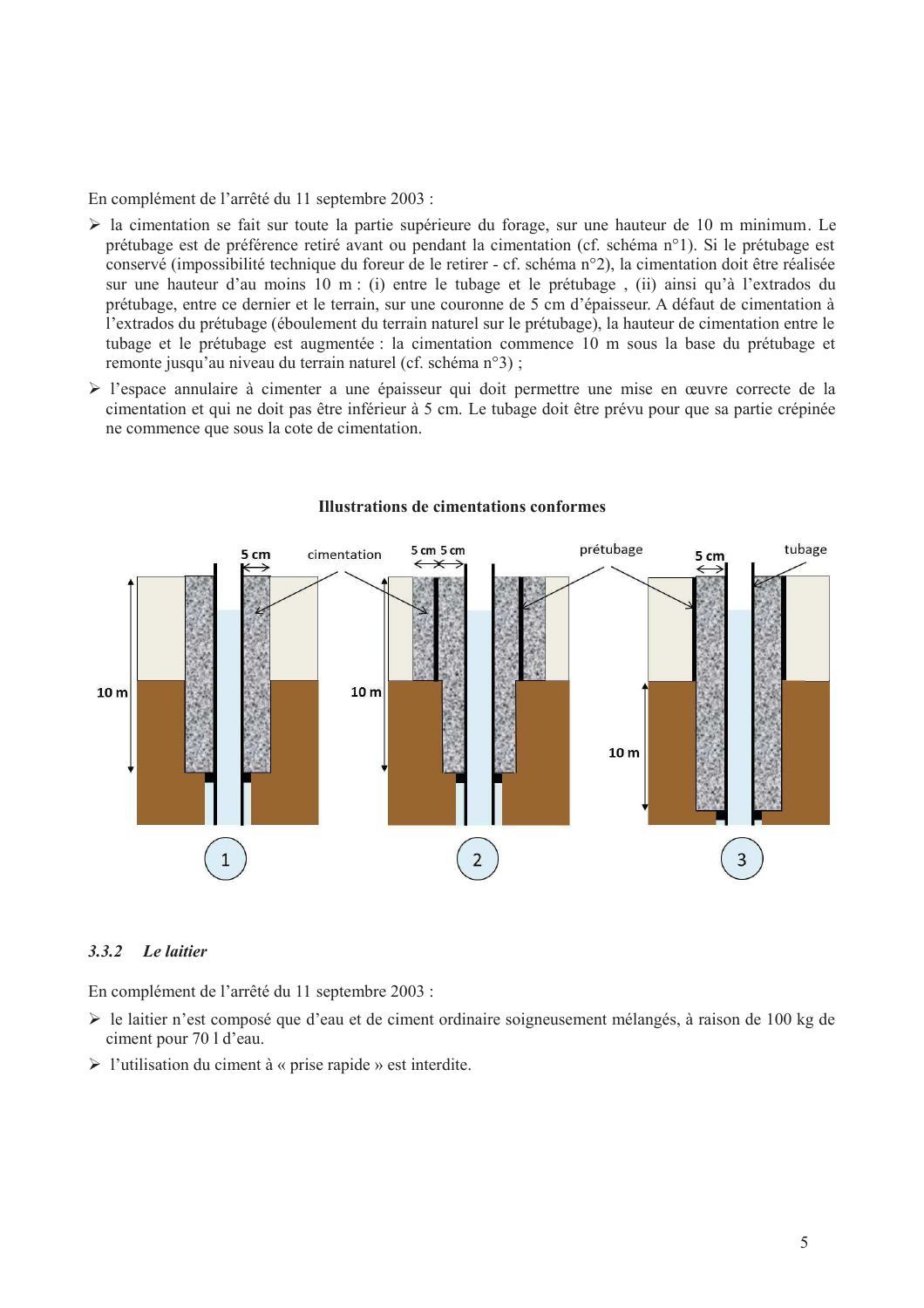#### L'injection  $3.3.3$

L'injection du laitier se fait obligatoirement par le bas au moyen d'une pompe et d'une canne d'injection descendue dans l'espace annulaire, entre le tube d'équipement et le terrain. La canne est munie d'un bouchon de pied, le ciment passe par des évents latéraux, de façon à ce qu'il ne puisse poinçonner le dispositif d'obturation (packer).

# Schéma de principe d'injection du laitier



Le tubage doit avoir une résistance suffisante pour ne pas être déformé.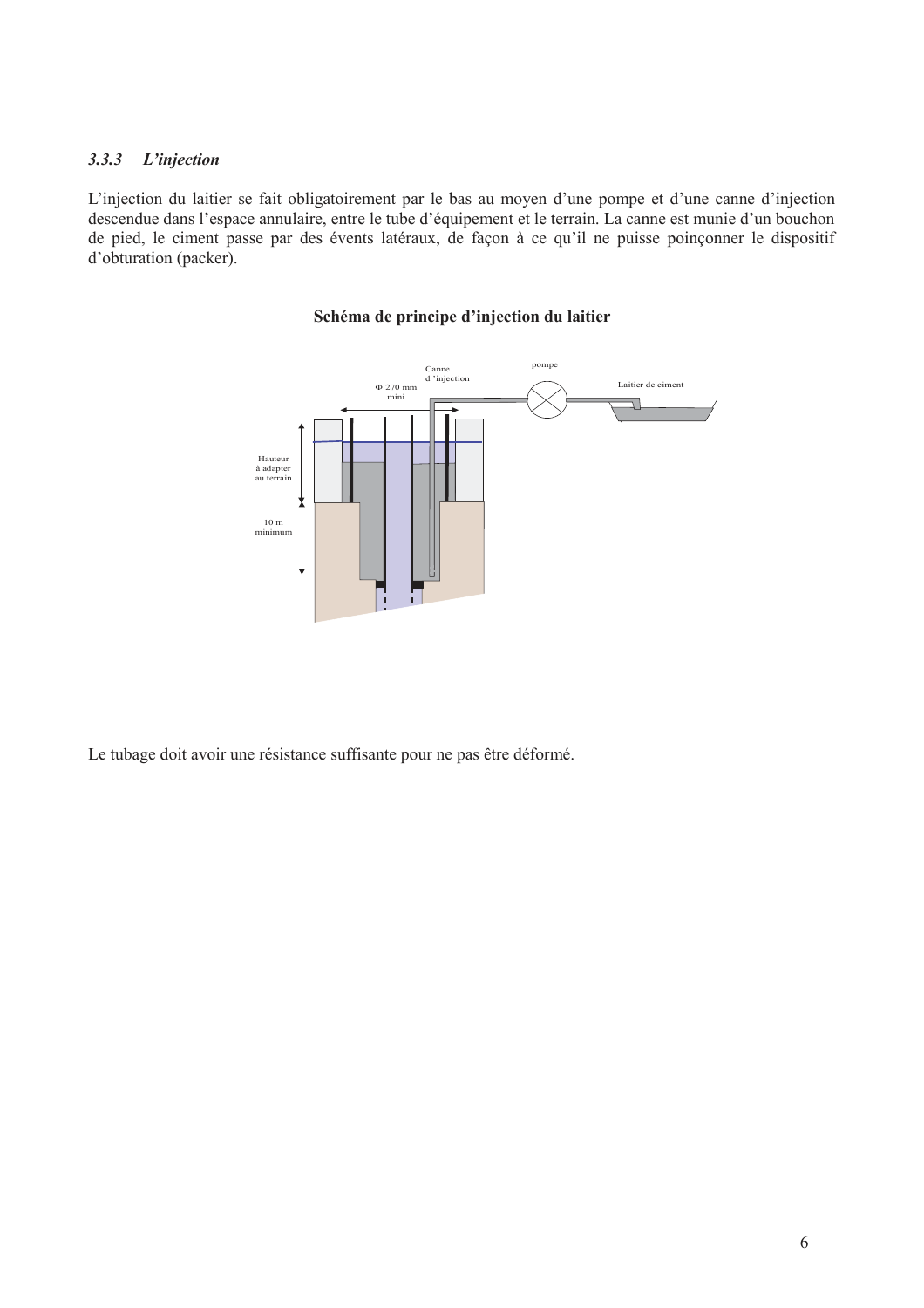#### $3.3.4$ La protection de la tête

Quelle que soit la destination de l'ouvrage, la protection de la tête du forage assure la continuité avec le milieu extérieur de l'étanchéité garantie par la cimentation annulaire et doit empêcher les infiltrations.

Les eaux de ruissellement sont évacuées vers l'extérieur de l'ouvrage par des caniveaux.

La protection de la tête du forage comprend une « dalle de propreté », en béton de 3 m<sup>2</sup> minimum centrée sur l'ouvrage, et de 0,30 m de hauteur au-dessus du terrain naturel en pente vers l'extérieur du forage.

La tête de forage est fermée par un regard muni d'un couvercle amovible fermé à clé, scellé sur la margelle et s'élevant au moins de 0,50 m au-dessus du terrain naturel.

L'ensemble limite le risque de destruction du tubage par choc accidentel et empêche les accumulations d'eau stagnante à proximité immédiate de l'ouvrage.



# Schéma de principe d'une tête de forage

N.B. Support de pompe : la pompe n'est pas fixée sur le tubage, mais sur un chevalement spécifique. Tranchées de raccordement : elles ne doivent pas pouvoir jouer le rôle de drain ramenant vers le forage des eaux polluées.

#### 3.4 Mesure et contrôle des prélèvements

Les installations sont obligatoirement munies d'un dispositif de comptage de type volumétrique.

Le relevé mensuel des indications est porté sur un registre tenu à la disposition des services de police de l'eau ou de l'inspection des installations classées et conservé pendant trois ans. En tout état de cause ce relevé devra fournir les données suffisantes pour une gestion claire de la ressource.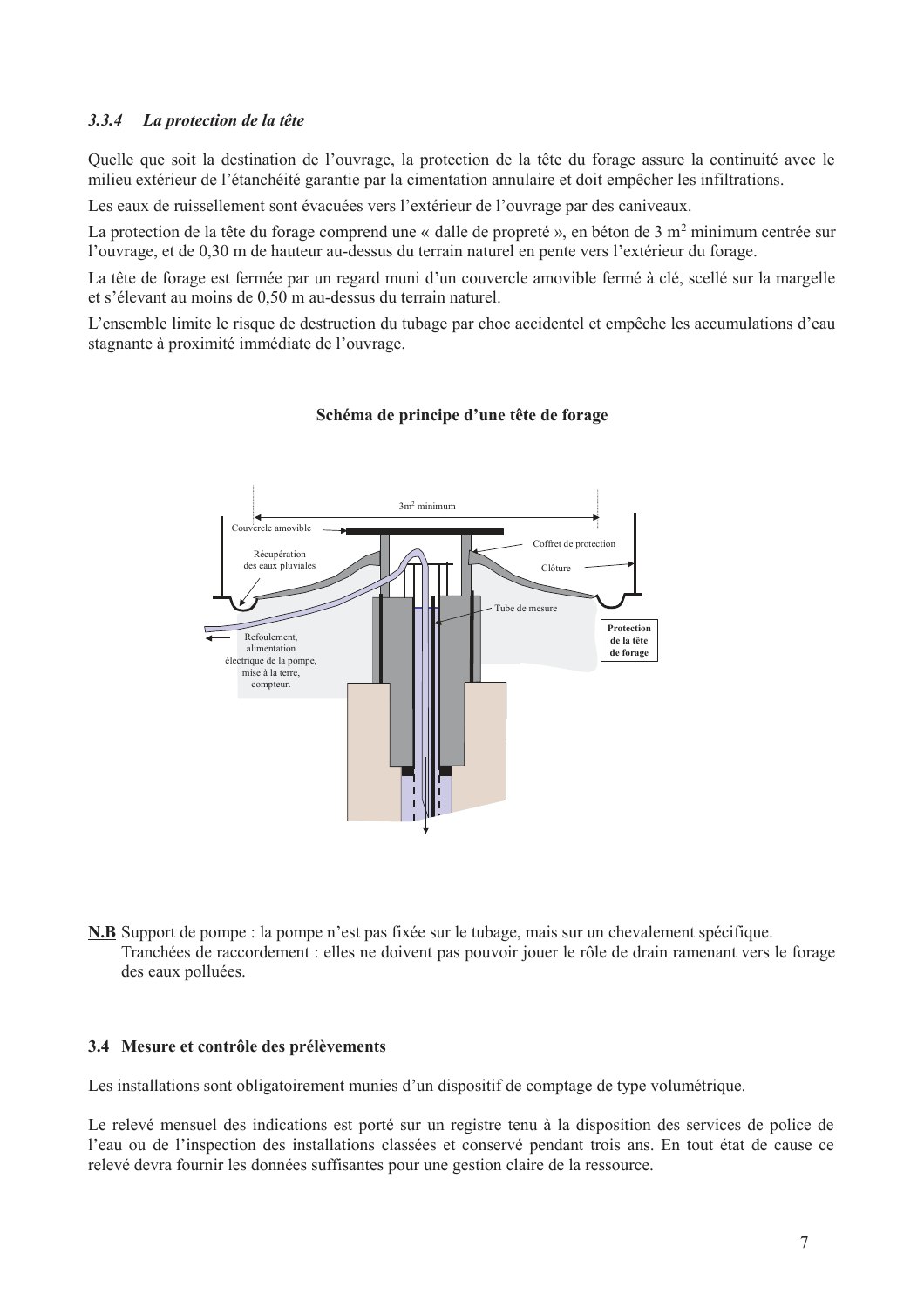# 3.5 Mesure et contrôle des niveaux

Le forage est équipé d'un « tube de mesure » permettant l'utilisation facile d'une sonde de mesure manuelle des niveaux (tube PVC, diamètre intérieur 25 mm minimum).

Un piézomètre permettant le contrôle du niveau de la nappe sera implanté à l'aval hydraulique du forage pour tout ouvrage dont le prélèvement est supérieur à 10 000 m<sup>3</sup>/an.

En complément de l'arrêté du 11 septembre 2003 : pour les forages situés à proximité du littoral, le niveau de la nappe en pompage ne doit pas descendre en dessous du zéro maritime pour éviter tout risque d'invasion salée (biseau salé).

# 3.6 Essais de pompage

Le déclarant s'assure des capacités de production de l'ouvrage par l'exécution d'essais de pompage.

En complément de l'arrêté du 11 septembre 2003 : un pompage par paliers, permettant de déterminer le débit critique à ne pas dépasser, est réalisé. Il comprend a minima 3 paliers à débit croissant, d'une durée de 1 h, non enchaînés (remontée des niveaux pendant 1h entre chaque palier).

En complément de l'arrêté du 11 septembre 2003 : un pompage d'essai longue durée est réalisé afin de déterminer les caractéristiques hydrodynamiques de l'aquifère. Conformément à la norme NFX 10-999, la durée de l'essai longue durée dépend du débit de pompage. Cette durée est la suivante :

- débit inférieur à 8 m<sup>3</sup>/h : essai d'une durée supérieure ou égale à 12 h.
- débit supérieur ou égal à 8 m<sup>3</sup>/h et inférieur à 80 m<sup>3</sup>/h : essai d'une durée supérieure ou égale à 24 h,
- supérieur ou égal à  $80 \text{ m}^3/\text{h}$ : essai d'une durée supérieure ou égale à 72 h.

# 4 Dossier de récolement après travaux

Le dossier de récolement à adresser à l'administration et au BRGM doit comprendre :

- nom et adresse de l'entreprise de forage

- nom et adresse du propriétaire

avec localisation définitive du forage, date de réalisation des travaux, utilisation, besoins (en  $m^3/h$ , en  $m^3$ /jour et en m $^3$ /an), période(s) de fonctionnement envisagée(s), débit nominal de la pompe.

# - coupe technique :

- mode et diamètre(s) de foration,
- nature, longueur et diamètres des tubages (pré-tubages, tubages pleins et crépinés),
- cotes de la cimentation (base, sommet), volume de ciment injecté et épaisseur de la couronne de cimentation.
- dosage du laitier, quantité utilisée, méthode de mise en place,
- en cas de gravillonnage, nature et granulométrie, quantité utilisée, méthode de mise en place,
- caractéristiques de la tête de protection, etc...
- coupe géologique :

avec nature, état, couleur des terrains traversés (avec les cotes de profondeurs), niveaux pyriteux rencontrés,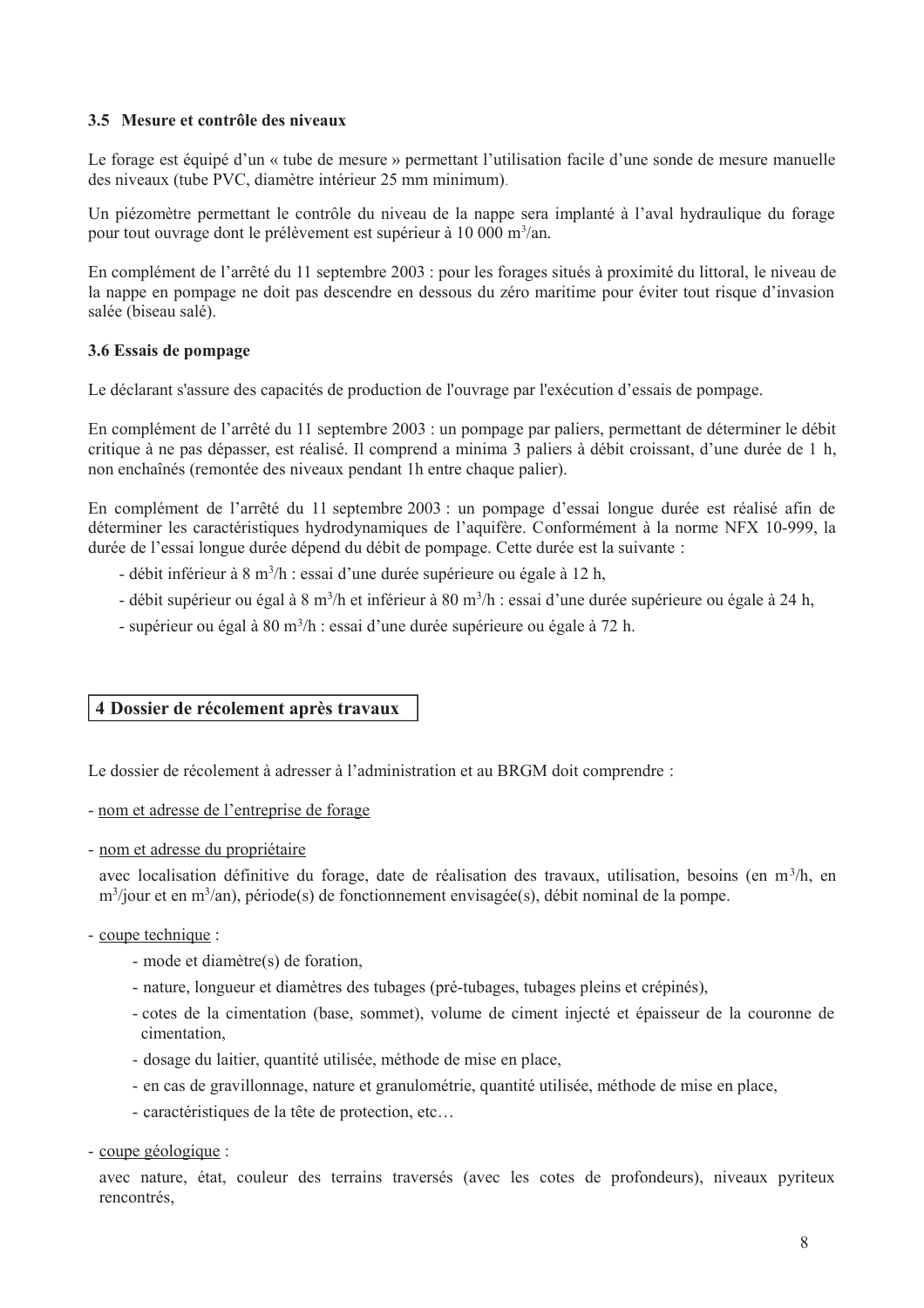- eau en cours de foration :

avec profondeur d'apparition de l'humidité, de la première arrivée d'eau et des arrivées suivantes, débits correspondants, qualité de l'eau en cours de foration,

- opération de développement-nettovage :

avec nature des opérations (soufflage à l'air, acidification, pistonnage, pompage ...), durée, résultats,

- mesures, essais de pompage, préconisations :
	- niveau de l'eau sous le sol (nappe au repos), avec indication du repère des mesures,
	- nature, date, durée, résultats des essais de pompage réalisés,
	- analyses d'eau souterraine effectuées.
	- résultats des essais de pompage : test de l'ouvrage (pompage par paliers) et test de la nappe (essai de longue durée),
	- résultats d'analyses et tableaux des mesures prises pendant les essais de pompage.
	- préconisations pour l'exploitation et l'entretien du forage (au minimum : puissance et position de la pompe, débit maximum d'usage du forage, rabattement à ne pas dépasser), etc...
	- incidence sur les points d'eau éventuels existant à proximité.

# 5 Occupation des sols - Protection de l'ouvrage

En complément de l'arrêté du 11 septembre 2003 : une zone de protection clôturée de 5 m x 5 m est établie autour de la buse. Elle est exempte de toute source de pollution.

# **6 Précautions pendant l'exploitation**

La pompe utilisée est munie d'un clapet de pied interdisant tout retour de fluide vers le forage.

Le propriétaire (ou l'exploitant) veille à conserver un environnement immédiat et proche de bonne qualité et tient compte de l'existence du forage dans tout projet de modification des structures de l'exploitation (modification ou extension de bâtiments...).

En cas de raccordement à une installation alimentée par un réseau public et à défaut d'une déconnexion physique des réseaux (réseau public et installation en sortie de forage), un disconnecteur est obligatoirement installé à l'aval immédiat du compteur d'eau du forage.

Le retour au milieu naturel d'eau provenant d'un forage doit être conforme aux normes de rejet en vigueur (matières en suspension, température, caractéristiques physico-chimiques et microbiologiques).

En complément de l'arrêté du 11 septembre 2003 : pour les forages réalisés à proximité du littoral, afin d'éviter toute remontée d'eau salée dans l'eau douce, la conductivité de l'eau de ces forages doit être régulièrement analysée pendant l'exploitation.